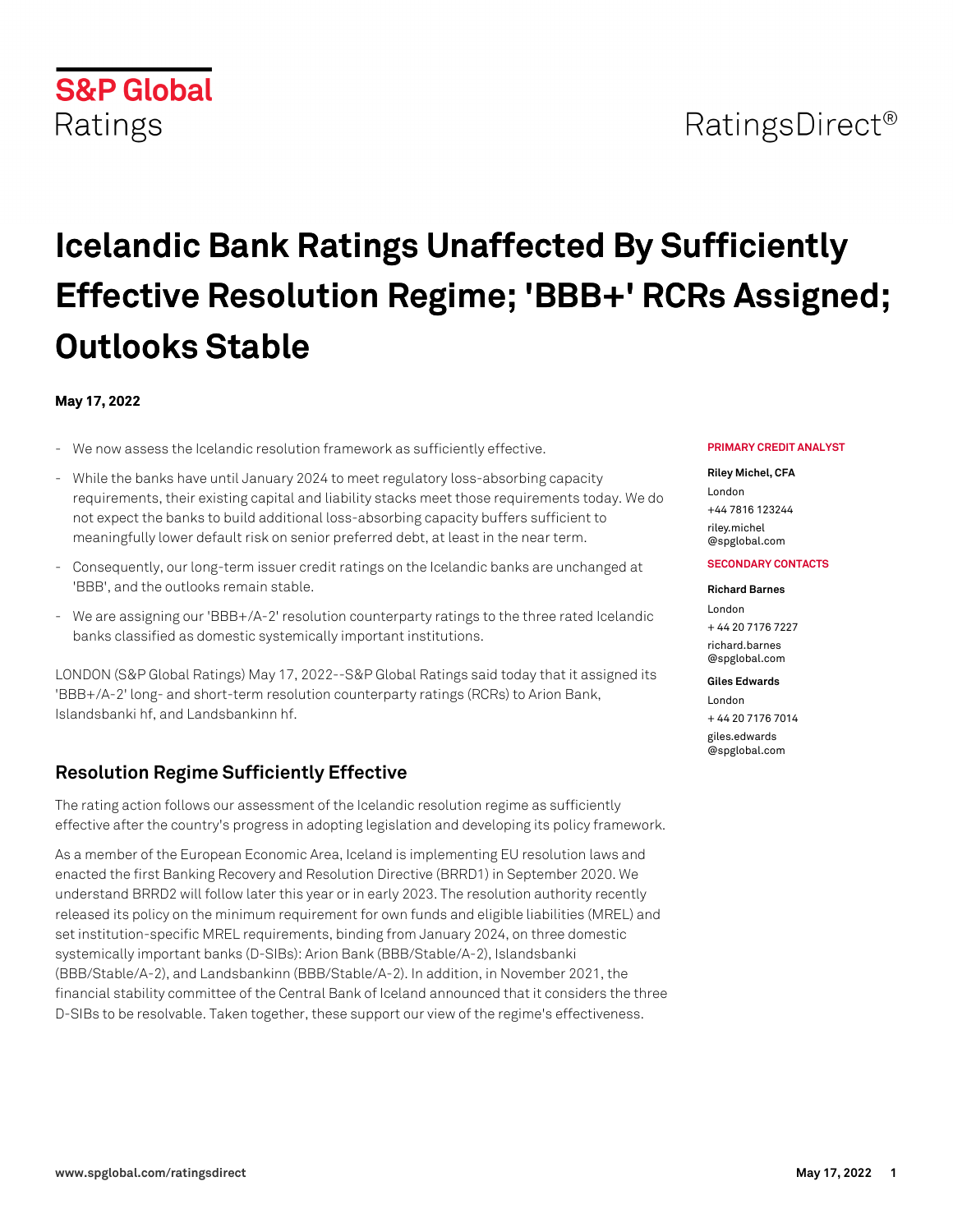### **Bank Ratings Unaffected, For Now**

Our revised view of Iceland's resolution regime means that the three D-SIBs are now eligible for rating uplift in respect of their additional loss-absorbing capacity (ALAC) buffers. However, the ratings on the banks are unaffected because they each currently hold insufficient buffers of ALAC-eligible, gone-concern, loss-absorbing instruments to meaningfully reduce default risk for senior preferred debt holders, and we expect this will remain the case for at least the coming two years.

Under our published methodology, instruments are ALAC-eligible if they are both junior to senior preferred instruments and not included in our measure of core capitalization, the latter incorporating common equity and additional Tier 1 hybrid instruments. Consequently, in practice, Tier 2 capital securities and potential senior non-preferred debt issues are ALAC-eligible instruments for the Icelandic banks.

The three Icelandic D-SIBs have not yet issued senior non-preferred debt and have a relatively small amount of Tier 2 instruments in their capital stacks, close to 2% of S&P Global Ratings' risk-weighted assets (S&P RWAs), on average. Between the banks, there is little variation around this 2%. This is below our typical 3% threshold for one notch of ALAC rating uplift. That said, consistent with our methodology, we are likely to adjust the standard 3% threshold by up to 100 basis points to reflect factors such as maturity concentrations. This is one typical adjustment we make and can reflect concentration risk facing banks with relatively few ALAC-eligible debt issues or weak weighted-average maturities.

Iceland's banks each have few ALAC-eligible instruments outstanding, all with effective (first-call date) residual maturities that fall within five years of Dec. 31, 2021. Consequently, each of the banks has a weighted maturity of close to two years, which we view as a short horizon. This would be consistent with our treatment of other European banks exhibiting at least one concentrated feature in their ALAC instrument profiles. Combined, these factors support our stance that we are likely to apply an adjustment.

In Iceland's statutory creditor hierarchy, senior preferred debt ranks below all deposits. This is similar to EU countries such as Greece, Italy, and Portugal. As a result, the resolution authority could use senior preferred debt to recapitalize a resolved bank, without affecting confidence-sensitive and systemically important liabilities like any deposit classes. Accordingly, the resolution authority has stated that senior preferred debt qualifies as MREL until at least 2024, and most likely beyond that date, in our view.

Since banks already have sufficient regulatory capital and senior preferred debt to meet their MREL requirements, we see little need for the banks to significantly raise their ALAC buffers. The BRRD2 subordination requirement may see some banks issue senior non-preferred debt, but we expect this to be small. Consequently, we expect the banks' ALAC buffers to remain close to 2% of S&P RWAs over our two-year rating outlook horizon. That said, and while outside our base case in the immediate term, the banks may choose to issue ALAC-eligible instruments independent of their need to meet MREL requirements. We will monitor the banks' issuance plans and take a forward-looking approach in our assessment of ALAC buffers alongside the likelihood of a bail-in resolution without a default on senior preferred debt.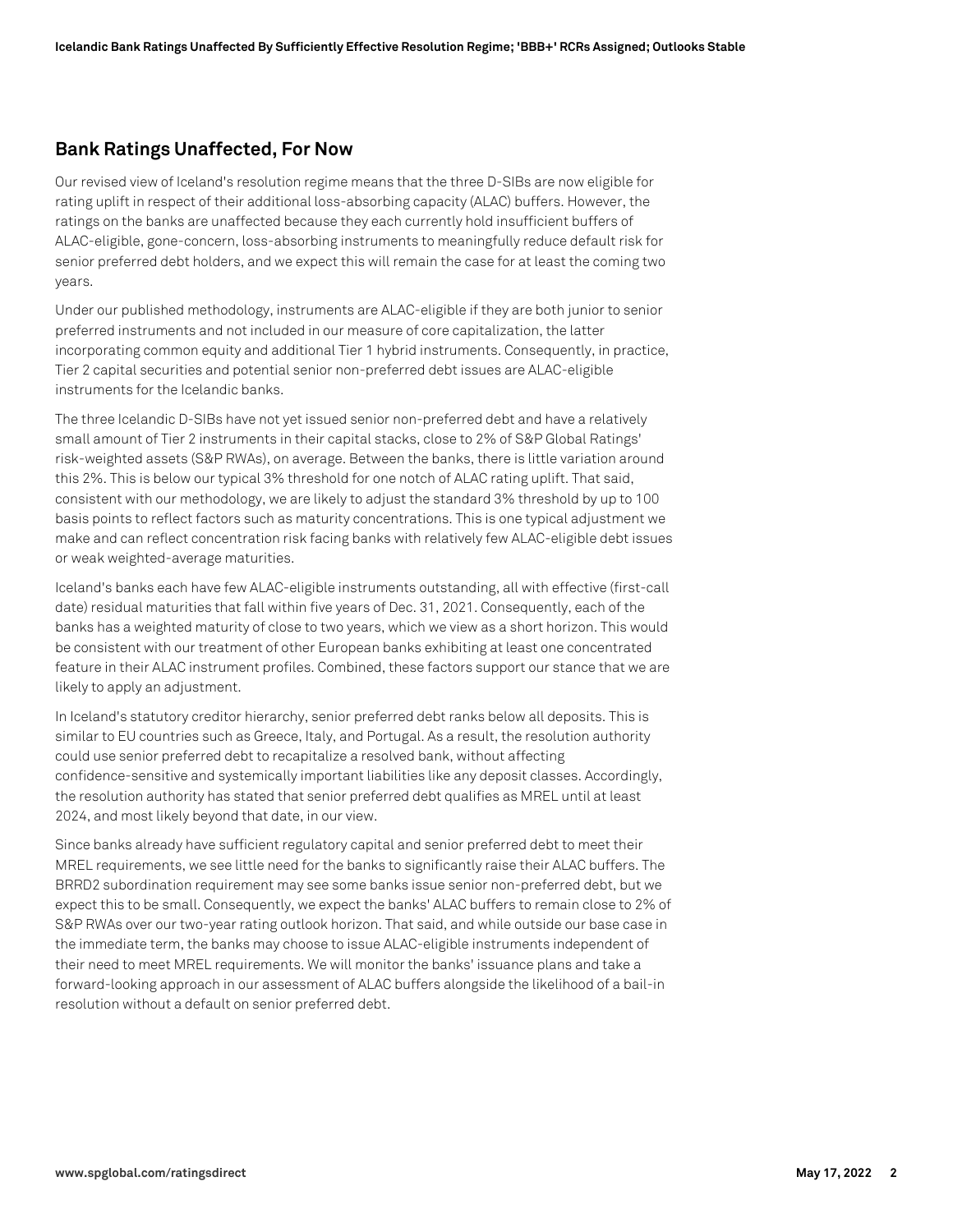## **Resolution Counterparty Ratings Assigned**

We have assigned our 'BBB+/A-2' long- and short-term RCRs to Arion, Islandsbanki, and Landsbankinn. The long-term RCRs are one notch above our issuer credit ratings on the banks because we consider that Iceland's resolution regime establishes a subset of liabilities that are protected from default in an effective resolution process through their statutory exclusion from bail-in.

These include guaranteed deposits and collateralized liabilities, including covered bonds (for more details and a list of the liabilities excluded from bail-in, see "Resolution Counterparty Ratings Jurisdiction Assessment For Iceland Completed," published on May 17, 2022). We expect these liabilities would be more likely to continue performing on a complete and timely basis in a resolution scenario relative to other senior liabilities, whose default risk is addressed by the issuer credit rating.

## **Related Criteria**

- Criteria | Financial Institutions | General: Financial Institutions Rating Methodology, Dec. 9, 2021
- Criteria | Financial Institutions | Banks: Banking Industry Country Risk Assessment Methodology And Assumptions, Dec. 9, 2021
- General Criteria: Environmental, Social, And Governance Principles In Credit Ratings, Oct. 10, 2021
- General Criteria: Hybrid Capital: Methodology And Assumptions, July 1, 2019
- General Criteria: Group Rating Methodology, July 1, 2019
- Criteria | Financial Institutions | General: Risk-Adjusted Capital Framework Methodology, July 20, 2017
- General Criteria: Methodology For Linking Long-Term And Short-Term Ratings, April 7, 2017
- General Criteria: Principles Of Credit Ratings, Feb. 16, 2011

## **Related Research**

- Resolution Counterparty Ratings Jurisdiction Assessment For Iceland Completed, May 17, 2022
- Banking Industry Country Risk Assessment: Iceland, Feb. 21, 2022
- Ratings On Icelandic D-SIBs Affirmed As Pandemic Recovery Risk Lingers; Outlooks Remain Stable, Jan. 25, 2022
- Icelandic Bank Resolution Act Completes The European Map, But Implementation And Effectiveness Remain Unclear, Sept. 1, 2020

Certain terms used in this report, particularly certain adjectives used to express our view on rating relevant factors, have specific meanings ascribed to them in our criteria, and should therefore be read in conjunction with such criteria. Please see Ratings Criteria at www.standardandpoors.com for further information. A description of each of S&P Global Ratings' rating categories is contained in "S&P Global Ratings Definitions" at https://www.standardandpoors.com/en\_US/web/guest/article/-/view/sourceId/504352 Complete ratings information is available to subscribers of RatingsDirect at www.capitaliq.com. All ratings affected by this rating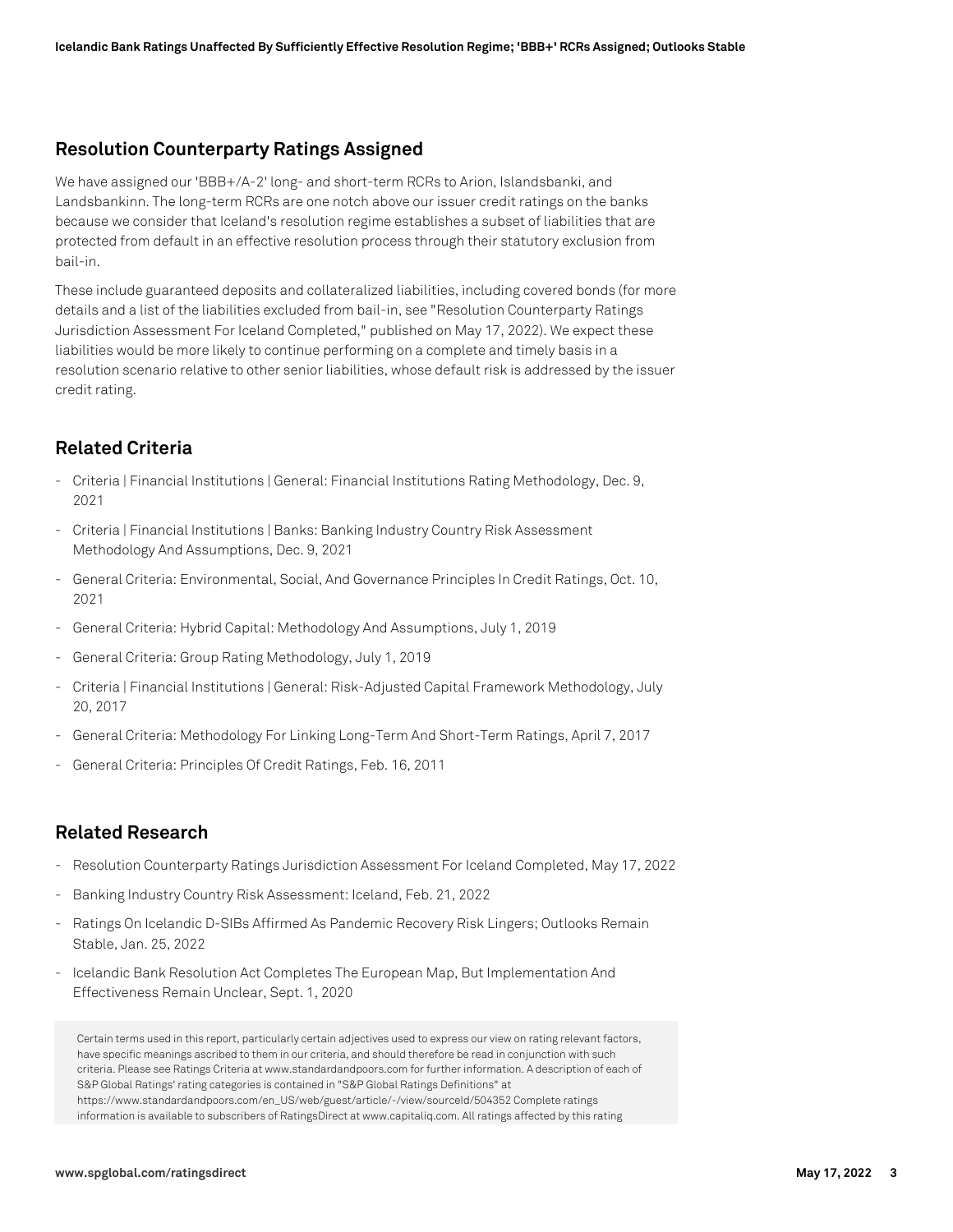#### **Icelandic Bank Ratings Unaffected By Sufficiently Effective Resolution Regime; 'BBB+' RCRs Assigned; Outlooks Stable**

action can be found on S&P Global Ratings' public website at www.standardandpoors.com. Use the Ratings search box located in the left column. Alternatively, call one of the following S&P Global Ratings numbers: Client Support Europe (44) 20-7176-7176; London Press Office (44) 20-7176-3605; Paris (33) 1-4420-6708; Frankfurt (49) 69-33-999-225; or Stockholm (46) 8-440-5914